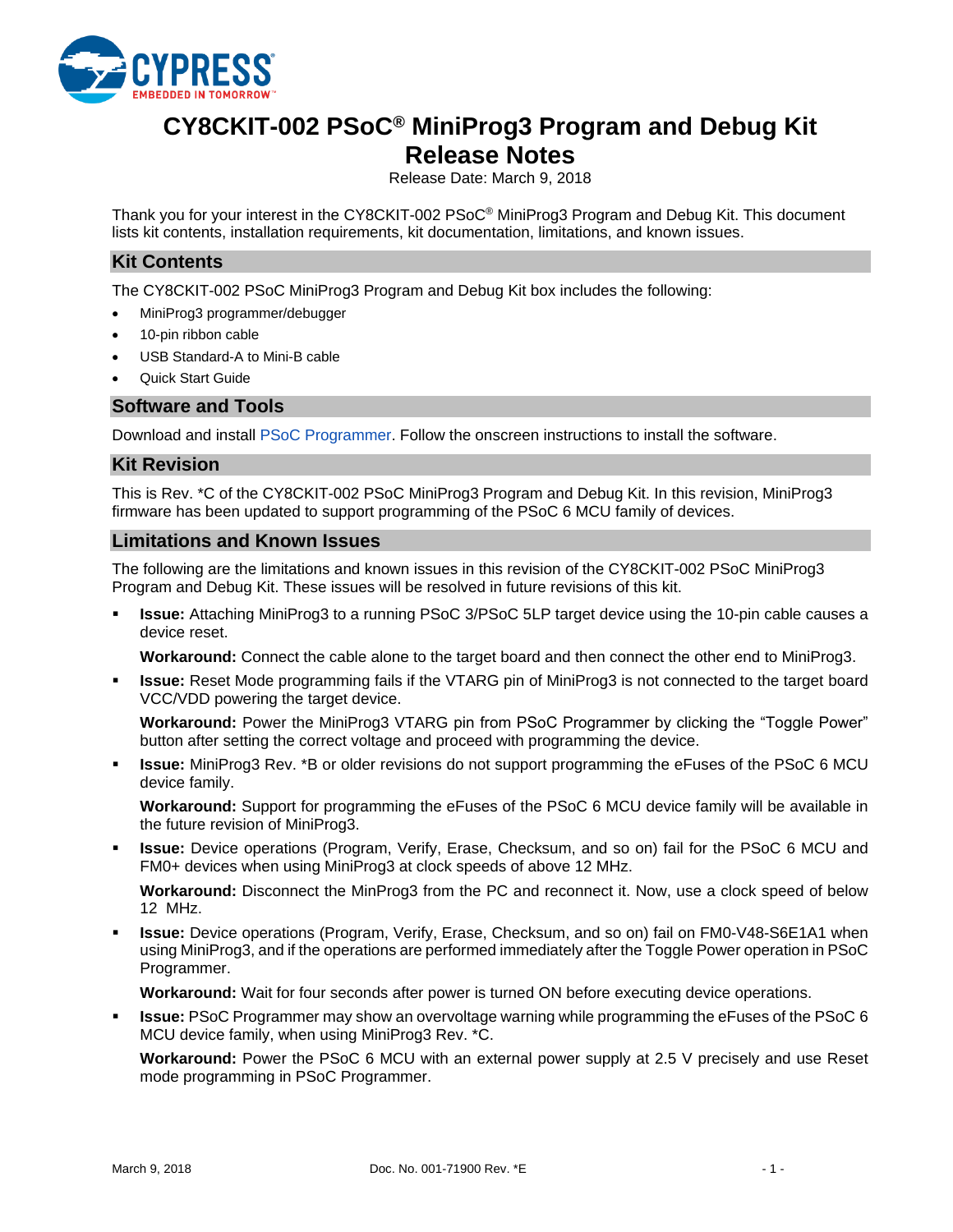

## **Documentation**

The kit documents are available on the CY8CKIT-002 MiniProg3 Program and Debug Kit webpage [\(www.cypress.com/CY8CKIT-002\)](http://www.cypress.com/CY8CKIT-002).

### **Technical Support**

For assistance, go to [www.cypress.com/support.](http://www.cypress.com/support)

## **Additional Information**

For more information about PSoC Programmer and supported hardware, visit the PSoC Programmer webpage: [www.cypress.com/psocprogrammer.](http://www.cypress.com/psocprogrammer)